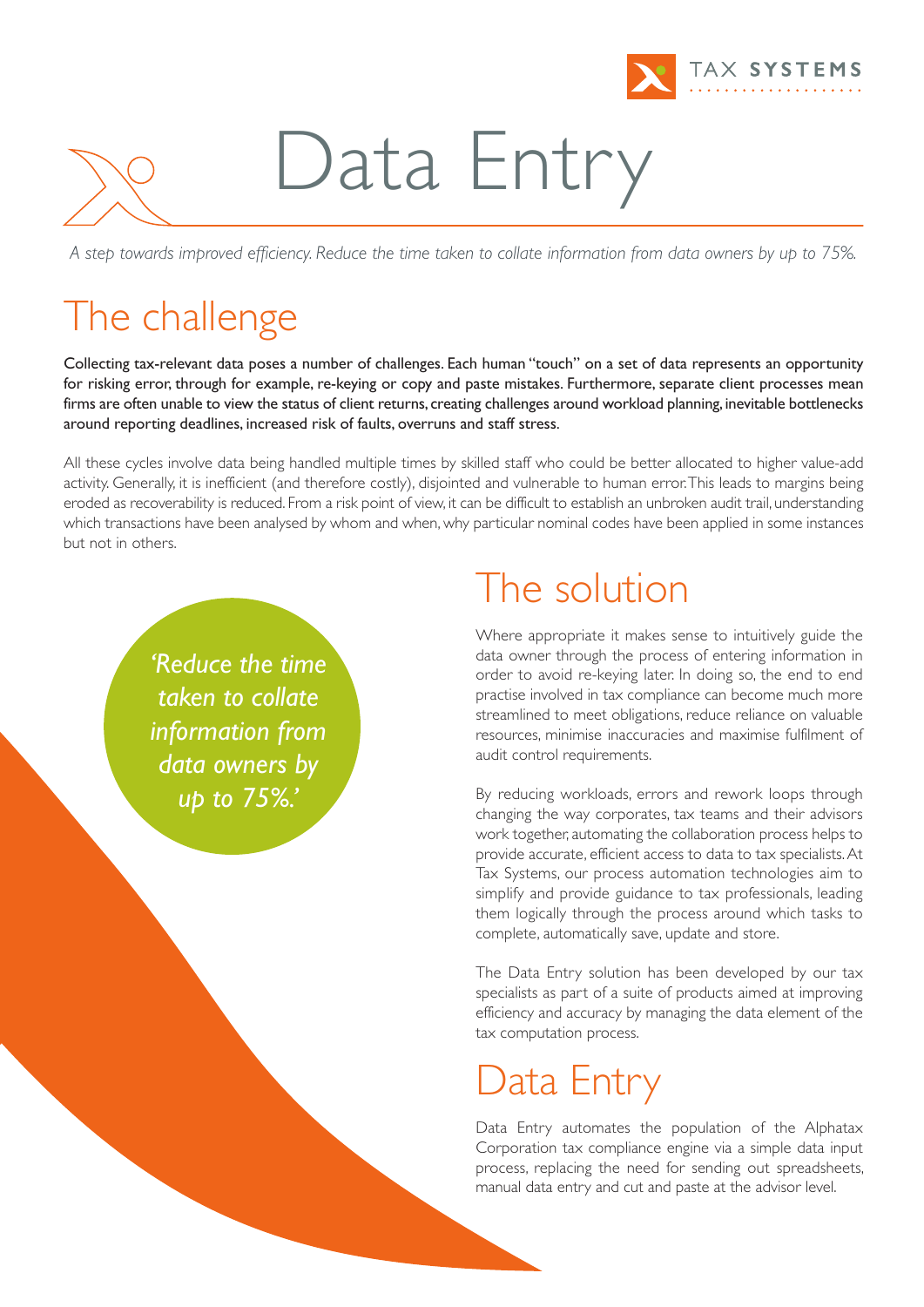## Guided data entry **KEY BENEFITS**

It is a user-friendly, automated data collection tool which processes accounting data to automatically populate your Alphatax system, our market leading, best in breed enterprise grade Corporation tax computation platform.

The solution simplifies the data collection and computation process to help accountancy firm teams and large Corporation tax departments which report centrally across multiple divisions. As a result, the activity is speeded up, committed resources can be reduced and risk of error is significantly decreased.

Plus, because it is web browser based, Data Entry does not need any software to be installed at the client, helping to allay administrative, technical and security concerns.

- **•** Avoids the need to create spreadsheets for clients to enter data
- **•** Re-deploy skilled staff to high value activity to make better use of their time
- **•** Improve recoverability due to increased efficiency
- **•** Avoid re-keying and so reduce risk of error
- **•** Full audit trail aids compliance

### How it works

Our expert tax team has created data entry forms to speed the user through the process of data collection, so simplifying 1000s of pages of complex legislation into a few intuitive forms which dynamically customise themselves as the data is entered.

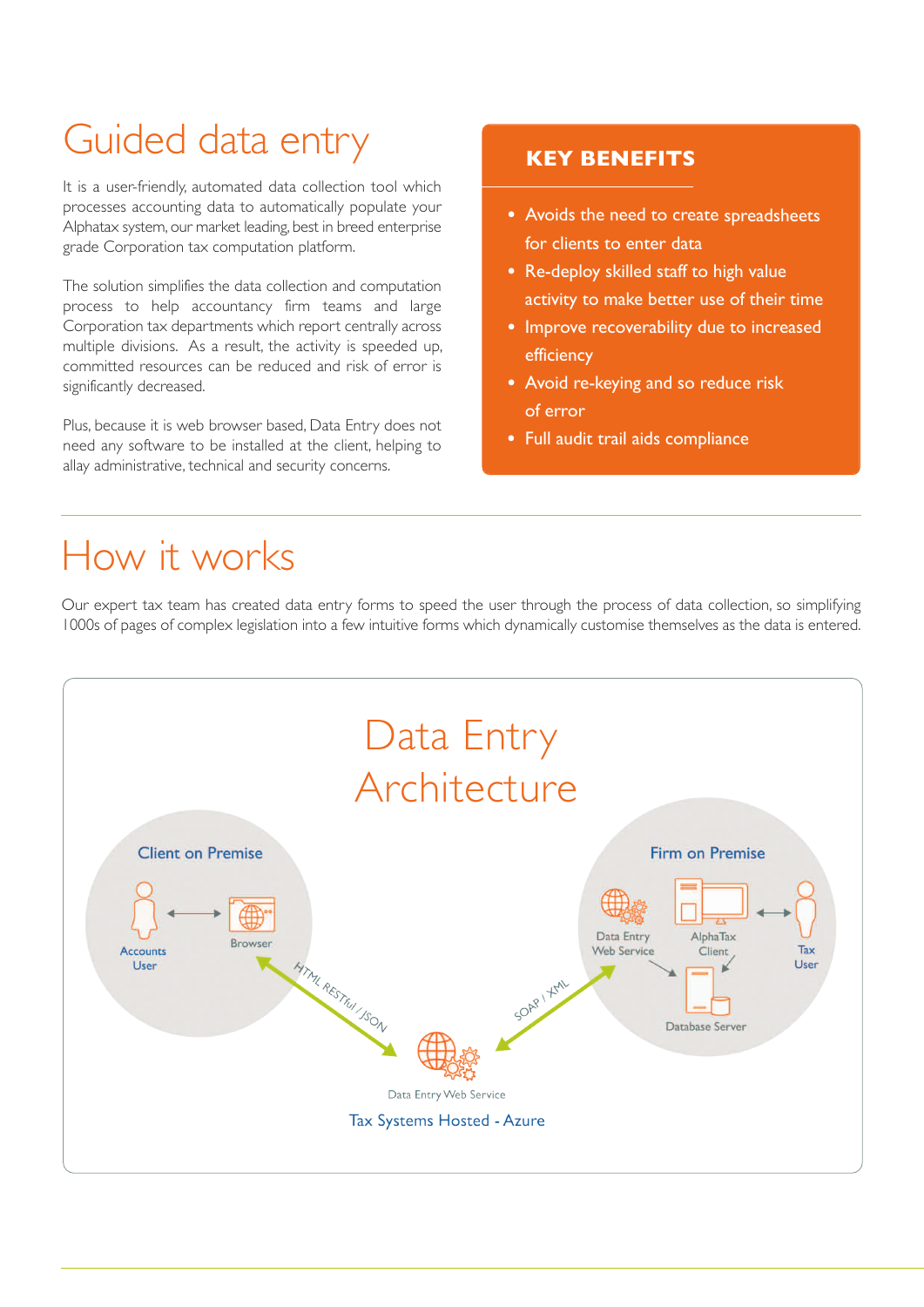#### **Requesting the information**

The tax expert creates a tax pack which can be either customised for a specific client or drawn from a standard template.The Data Entry solution then automatically sends the pack via email to the recipient, who in turn is presented with a form to complete. Once complete, the information is automatically populated into Alphatax and the tax expert is notified, closing the loop.

#### **Process automation**

Data Entry allows for the automated population of Alphatax, improving the efficiency of the data collection process.This avoids having to re-key information,so reducing risk of error and improving compliance. As data is continuously saved on the Enterprise Database throughout the cycle, up-to-date figures are always available.

#### **Fully customisable**

Data Packs can be customised throughout the data gathering cycle so that the appropriate statements are included within each pack and the relevant information can be captured. Multiple packs can be generated where appropriate and customised for individual finance users.

The packs can also be customised during the data gathering cycle so that the relevant information can be captured as required. The packs can also include tax technical inputs which can be completed by the end user if appropriate.

#### **Control the data capture process**

Audit trails are recorded for all events in the data entry cycle so that the user can keep control of the progression of the data capture.

#### **FEATURES**

#### **Simple integration**

**•** So completed Data Packs are automatically integrated in one simple step into Alphatax in order that computations can be finalised quickly and simply

#### **Scalable**

- **•** To allow unlimited numbers of packs to be created and customised for individual companies, division or individual finance users from a single Alphatax implementation.
- **•** Allow hundreds of clients to feedback into a single system

#### **Configurable**

- **•** So firms can create customised packs for clients during the data gathering cycle so that the relevant information is captured as required
- **•** Data Packs allow information and calculations to be locked down, reducing the likelihood of human error, tampering etc

#### **Client status tracking**

**•** Allows viewing during the client data input process in order to identify any errors or incomplete data at an early stage

#### **Robust Audit trails**

- **•** To log every change that has been made, by whom (client or firm) and when, facilitating better audit control
- **•** All changes are tracked and time stamped everything you need for inspection

#### **User experience**

- **•** Data Entry intuitively guides the user through the completion of data population for ease and speed. Its automatic updating and merging of changes into Alphatax allows teams to collaborate easily on individual returns
- **•** Free format capability to allow data providers to provide the requested data on forms designed by the Tax Professional
- **•** The ability to paste multiple rows of data into statements, to make the data entry process a lot easier
- **•** Creation of sub-analysis statements from Accounts Analysis columns,to give users the ability to provide additional data without needing a round trip to the tax professional to ask for more data

#### **Anywhere, any device**

**•** The user interface adjusts to any display size including mobile devices to allow for greater accessibility